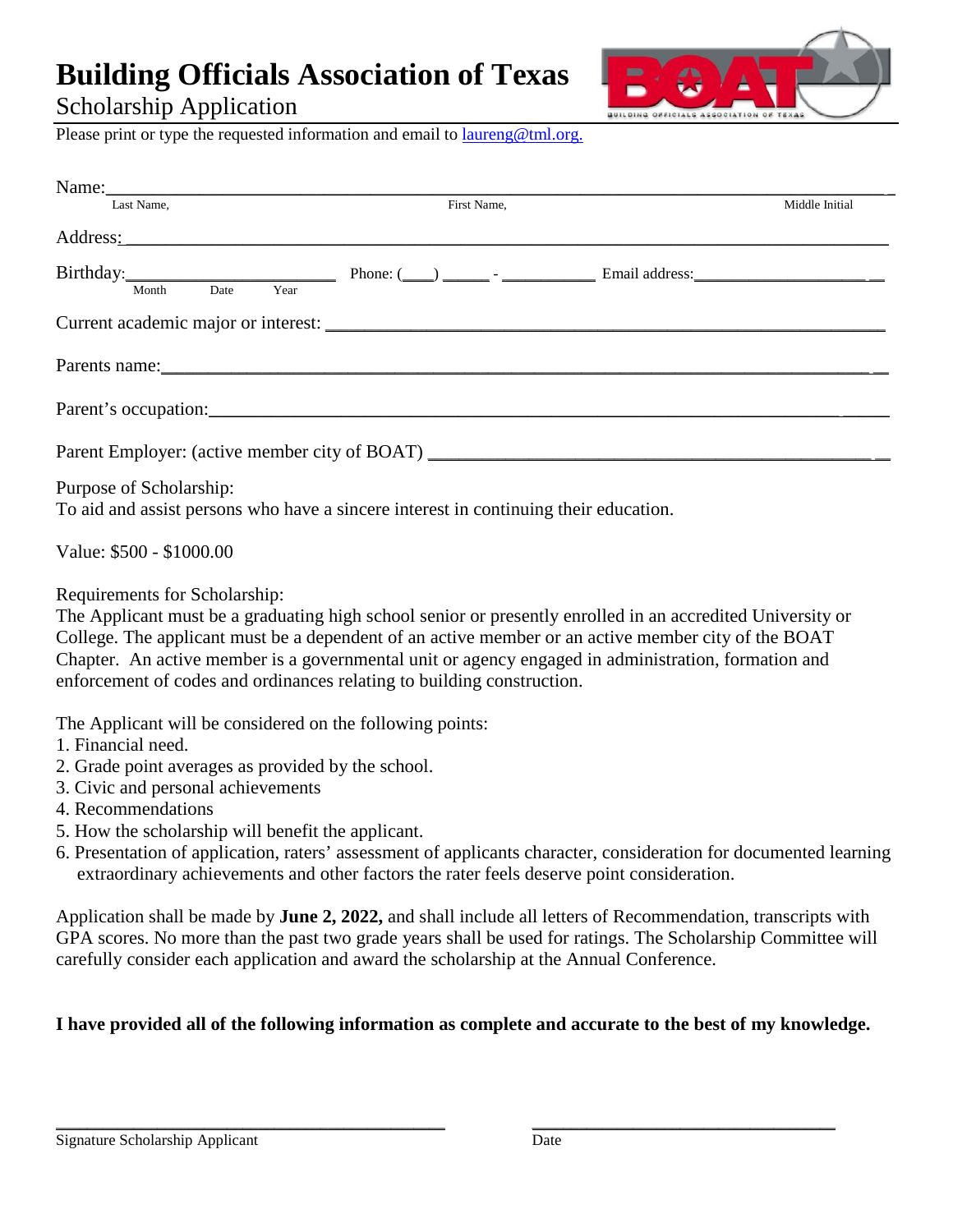|                                                                                                                              | 1. Do you have any areas of concern about the upcoming school year? ________________________________ |
|------------------------------------------------------------------------------------------------------------------------------|------------------------------------------------------------------------------------------------------|
|                                                                                                                              |                                                                                                      |
|                                                                                                                              | ,我们也不会有什么。""我们的人,我们也不会有什么?""我们的人,我们也不会有什么?""我们的人,我们也不会有什么?""我们的人,我们也不会有什么?""我们的人                     |
|                                                                                                                              | ,我们也不会有什么。""我们的人,我们也不会有什么?""我们的人,我们也不会有什么?""我们的人,我们也不会有什么?""我们的人,我们也不会有什么?""我们的人                     |
|                                                                                                                              |                                                                                                      |
|                                                                                                                              |                                                                                                      |
|                                                                                                                              |                                                                                                      |
|                                                                                                                              |                                                                                                      |
|                                                                                                                              |                                                                                                      |
|                                                                                                                              | 2. Grade point averages as provided by the school. Please provide Transcripts. (Required)            |
|                                                                                                                              |                                                                                                      |
|                                                                                                                              |                                                                                                      |
|                                                                                                                              |                                                                                                      |
| (If applicable)                                                                                                              |                                                                                                      |
| (attach on a separate sheet)                                                                                                 | 3. Extracurricular activities; Activity Roles and Responsibilities; Civic and Personal Achievements; |
|                                                                                                                              |                                                                                                      |
|                                                                                                                              | ,我们也不会有什么。""我们的人,我们也不会有什么?""我们的人,我们也不会有什么?""我们的人,我们也不会有什么?""我们的人,我们也不会有什么?""我们的人                     |
|                                                                                                                              |                                                                                                      |
|                                                                                                                              |                                                                                                      |
| 2.<br><u> 1989 - Johann Stoff, deutscher Stoffen und der Stoffen und der Stoffen und der Stoffen und der Stoffen und der</u> |                                                                                                      |
|                                                                                                                              |                                                                                                      |
|                                                                                                                              |                                                                                                      |
|                                                                                                                              |                                                                                                      |
|                                                                                                                              |                                                                                                      |
| <u>3.</u>                                                                                                                    |                                                                                                      |
|                                                                                                                              |                                                                                                      |
|                                                                                                                              |                                                                                                      |
|                                                                                                                              |                                                                                                      |
| 4.                                                                                                                           |                                                                                                      |
|                                                                                                                              |                                                                                                      |
|                                                                                                                              |                                                                                                      |
|                                                                                                                              |                                                                                                      |
|                                                                                                                              |                                                                                                      |
|                                                                                                                              |                                                                                                      |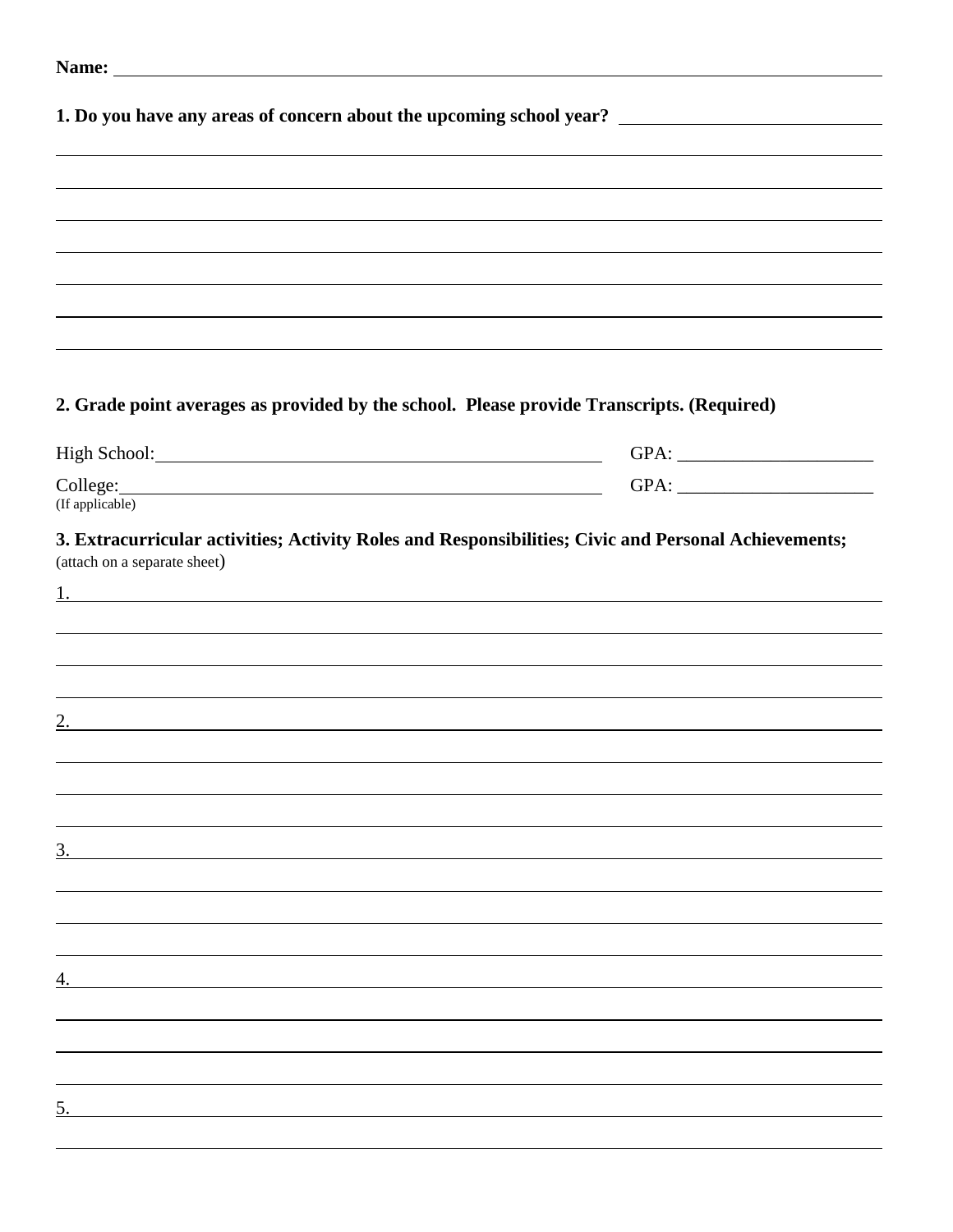**4. Provide any Teacher Recommendations; Character recommendations; Letters of Recommendations;** (attach on a separate sheet )

Special Hobbies or Interests:

6.

**5. Tell us about yourself and why the Committee should consider you for the BOAT Scholarship?** (if needed, attach an additional sheet for space)